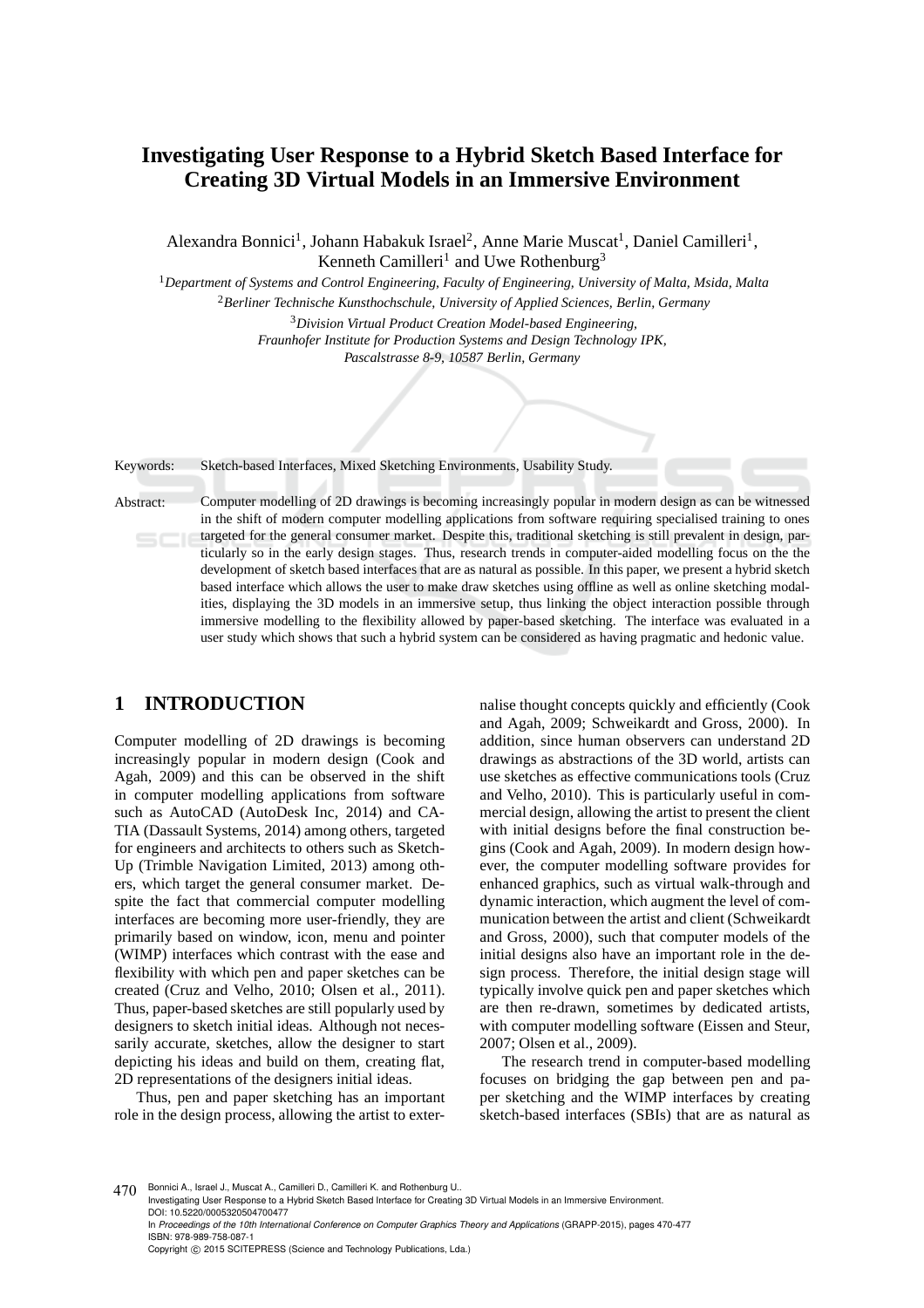possible (Lai and Zakaria, 2010). Thus, bringing together the sketching flexibility of pen-and-paper sketching with computer-based modelling.

In this paper, we build on the paper-based SBI and immersive modelling environments described in (Bartolo et al., 2008) and (Israel et al., 2013) respectively to create a new SBI that combines 2D sketching with immersive 3D modelling. This interface differs from others described in the literature in that 2D sketching can be performed online within the immersive environment and in an offline environment, such that 3D models can be projected in the immersive environment from the user pen-and-paper sketches, thus creating a hybrid SBI that accepts online and offline sketching as input. We also report the results of a user study performed using both sketching modalities, hence observing the user's perception to the new interface.

The rest of this paper is organised as follows: Section 2 presents the related work; Section 3 presents our proposed sketch-based interface; the methodology employed for the user evaluation is presented in Section 4, with results discussed in Section 5, while Section 6 concludes the paper.

## **2 RELATED WORK**

Sketch based interfaces generally incorporate gestures and sketching to allow the user to create 3D models from drawings. Gestures, which can be created using tools and instruments like pens, can range from simple editing commands such as the deletion of strokes, to more complex, 3D modelling commands such as extrusion and lofting commands (Zeleznik et al., 2006; Fonseca et al., 2002). To help the user visualise the effect of the gesture, it is common practice for SBIs to temporarily visualise the gesture trace as lines or strokes. Gestures therefore facilitate the interpretation of the sketch, but require that the user has a good knowledge of the gestures and their actions. Thus, sketched based interfaces reach a balance between sketching freedom and the use of gestures which aid the interpretation of the sketch.

One such interface is CHATEAUX (Igarashi et al., 1997) which allows the artist to sketch in 3D, providing thumbnails with different possibilities with which a sequence of strokes can be completed. While such a suggestive interface can help speed up the modelling process, it is somewhat intrusive, limiting the design exploration to the suggested models provided by the interface. Less intrusive interfaces which also provide more drawing flexibility are attained through blob-like inflations of 2D contours, such as TEDDY (Igarashi et al., 1999) and SHAPESHOP (Schmidt et al., 2006) among others. These allow the designer to create blob-like models from the contours. By allowing creating models from sketched contours, these interfaces provide for a natural drawing style, however, the inflations used for the 3D modelling limit the applicability of these interfaces to blob-like models. To amend this, additional sketched gestures in the 3D space are required to mold the model into the desired shape. Such gestures could range from simple inflation or deflation of the blob-like model to more complex deformation tools that are loosely modelled on deformations that are used to form clay sculptures, with DIG-ITAL CLAY (Schweikardt and Gross, 2000) and FI-BREMESH (Nealen et al., 2007) providing examples of such interfaces.

These sketching modalities can be extended to introduce fully immersive drawing (Perkunder et al., 2010), (Israel et al., 2013), whereby a rendering system and an optical tracking system to allow the user to sketch and interact with 3D objects in a virtual environment within a five-sided CAVE. Freehand drawing and modelling are carried out using three tangible interfaces, namely a stylus to draw virtual ink in the virtual environment, a pair of pliers which allow the user to group, reposition and release virtual objects in the CAVE and a Bezier-tool which allows the user to extrude a Bezier curve in 3D space, following the movement of a two-handed tool (Israel et al., 2009). With this system, users are not restricted to any particular gestures or sketching language and therefore, after overcoming the missing physical sketching medium, users are allowed greater sketching freedom than other interfaces mentioned earlier. Moreover, it has been shown that designers are able to learn the necessary interaction techniques to interact with the immersive environment, albeit with a rather steep learning curve (Wiese et al., 2010).

These interfaces model the 3D geometries incrementally, building the 3D shape as the user sketches and makes use of gestures. Sketching must therefore be carried out in an online fashion and, in the particular case of Israel et al., within the immersive environment, thus precluding the use of pen-and-paper sketching. In contrast, Bartolo et al. describe a sketching interface which infers the 3D geometry of the sketch in an offline manner, allowing the user to sketch with real ink on real paper, as well as with digital ink on graphic tablets. Using this SBI, the user's sketch is expected to contain two components namely, the sketched longitudinal profile of the object, which defines the object shape, and annotations, which augment the sketch with additional information about the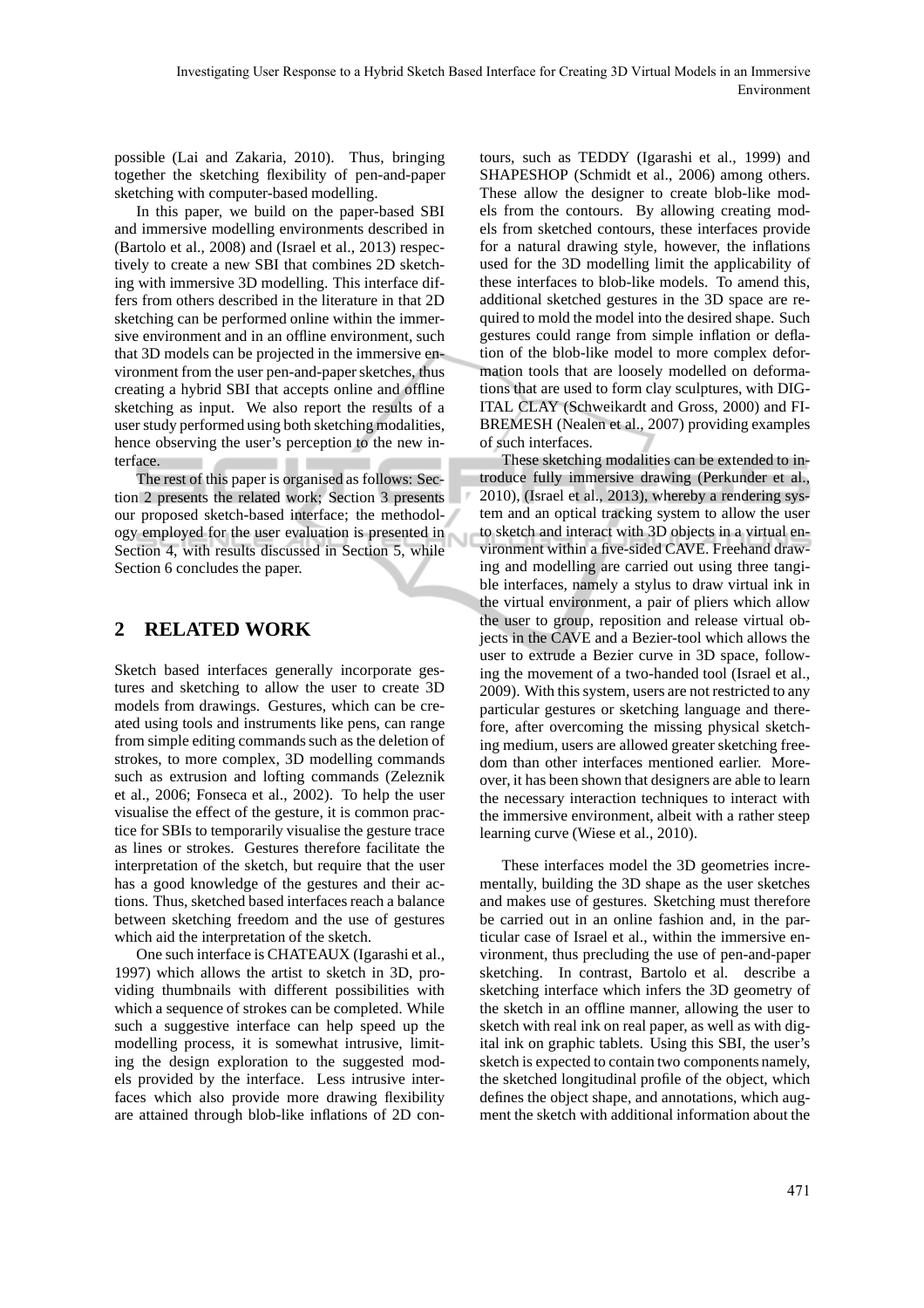

Figure 1: (a) Example of a sketch drawn using the sketching language of (Bartolo et al., 2008). (b) The resulting 3D model.

3D geometry of the object. The annotations can be further divided into plane lines and cross-sectional profiles as shown in Figure 1. Cross-sectional profiles are used to define the cross-sectional shape of the object while plane lines are used to indicate the place on the sketch where the cross-sectional profiles should be applied. The user is required to use different colours for the sketch and annotations, allowing the interpretation algorithms to demarcate the sketch from the annotations. Although the cross-sectional profiles define the 3D shape of the object at the plane on which they reside, to create the full 3D model, the object's cross-sectional shape at intermediary planes is required. The cross-sectional shape of the object at these intermediary planes is determined by linearly interpolating the shape of the cross-sectional profiles, while the size and number of intermediary profiles required can be determined from the shape of the longitudinal sketch (Bartolo et al., 2008).

Although this SBI allows the user to obtain 3D models from offline sketches, the SBI does not offer support for further interaction with the 3D model, such that, if any part of the object needs modification, the user must either redraw the sketch or port the 3D model to some other SBI. In the latter case, the user must engage with the object using the different sketching rules of the second interface. Ideally, a user will have an SBI that allows for offline and online sketching modalities, providing for consistency between the two modalities.

## **3 A HYBRID SKETCH BASED INTERFACE**

In this work, we build upon the offline SBI of (Bartolo et al., 2008) and the immersive modelling of (Israel et al., 2013) to create a preliminary hybrid SBI that allows for offline and online sketching modalities, using a common sketching language as the sketch input while allowing for a seamless interaction with the completed 3D model.

#### **3.1 Objects That Can Be Modelled**

Using this preliminary SBI, the user will be able to create 3D models of objects that have a single axis, however, the object does not need to be symmetric about this axis. The interface assumes that the topmost and bottommost cross-sections are flat, while the bottommost cross-section must be drawn such that it is in a horizontal position.

#### **3.2 Offline Sketching Modality**

Using this modality, the user sketches the object using the prescribed sketching language, using real penand-paper of a graphics tablet as a sketching medium, scanning, or saving the sketch as an image for processing. The 3D geometry of the object is inferred from the sketch and this can be shown as a static 3D model on the computer monitor or in the immersive screen used in the online sketching modality.

The sketching language required for the sketch is similar to that described in (Bartolo et al., 2008); the user is required to sketch the longitudinal profile of the object in one colour and provide annotations in a different colour. However, we simplify the annotations required by retaining only the cross-sectional profiles and using the centre of moment of the crosssectional shape to determine the location of the plane which bears this cross-sectional shape, thus rendering the plane lines redundant.

#### **3.3 Online Sketching Modality**

The online sketching modality adapts the offline sketching language to an immersive environment. As shown in Figure 2, the setup consists on an immersive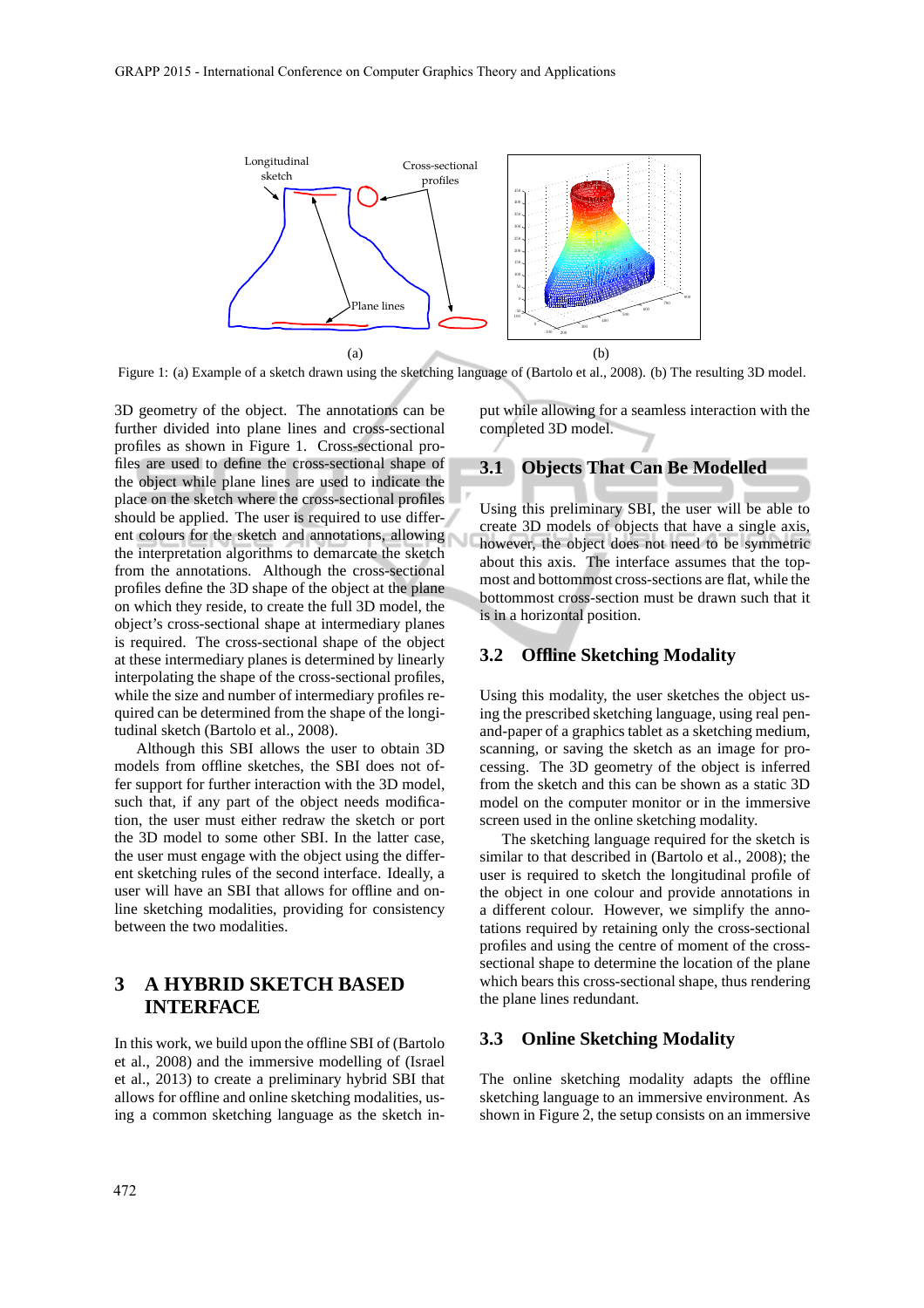Investigating User Response to a Hybrid Sketch Based Interface for Creating 3D Virtual Models in an Immersive Environment



Figure 2: Sketching in the immersive setup. The user is seen here drawing the longitudinal profile using the stylus pen. Once finished, the sketchedlongitudinal profile turns to red, showing it has been correctly recognized.

screen together with a head tracking device. This allows the user to observe the complete 3D model from different angles. In this setup, we use two of the tangible interfaces described in (Israel et al., 2013), namely the stylus which allows the user to sketch in virtual ink and the pliers tool which allows the user to grab and move the 3D object.

Since the sketch is being drawn in an online manner, and the nature of the sketching language requires that the user draws the longitudinal profile first in order to obtain a reference against which the annotated cross-sectional profiles are sketched, the sketch interpretation can use the temporal information to distinguish between the annotations and the cross-sectional profiles. Thus, using the online modality, the user is not required to use different pen colours to sketch the longitudinal profile and the cross-sectional profiles using different colours. However, colours are introduced by the interface as a form of feedback, changing the colour of the longitudinal profile from green to red, providing visual feedback to the user, indicating that the sketched strokes have been interpreted correctly by the system. The pen colour then switches automatically to the default green, allowing the user to sketch the cross sectional profiles, such that the completed sketch will consist of a red longitudinal profile and green cross sectional profiles.

#### **4 USER EVALUATION**

The success of an SBI depends on whether users are willing to engage with the SBI and for this, the SBI must be appealing to the user in terms of useability and functionality. In this case, the user must find motivation and practical use for both the online sketching modality as well as the offline sketching modal-



Figure 3: The complete sketch and corresponding 3D screen. After drawing the sketch, the 3D virtual model is displayed in blue. This can be then rotated as needed by the user using the plier tool.

ity for the SBI to be accepted as a hybrid SBI. The user evaluation therefore seeks to understand if both sketching modalities are accepted by the user, and in cases where an immersive system is unavailable, whether users would also be satisfied by using the offline sketching modality, with the possibility of displaying and interacting with their results in the immersive environment at some later stage.

To this extent, we asked eight test subjects to try the SBI. These test subjects were presented with four different sketches, shown in Figure 4, which had to be copied in order to obtain a 3D model from each sketch. The sketches were drawn twice, once using the online sketching modality and once using the offline sketching modality, resulting in a total of eight sketching tasks for each user. The subjects included two females and six males whose age ranged between 21 and 36. Five of the subjects are engineers, two are computer scientists and one, a human factor expert. In order to ensure that the order of presentation does not affect the outcome of the result of the user evaluation, four subjects were presented with the offline sketching modality first, followed by the immersive sketching modality, while the remaining four subjects were presented with the immersive modality followed by the offline modality. For practical reasons, in the offline sketching modality, subjects were given a Genius G-Pen 450 drawing tablet (Genius G-Pen, 2007) in lieu of traditional pen-and-paper. The resulting sketch was then saved as an image and processed, with the final 3D model being displayed on the same immersive screen used for the online sketching modality. Before drawing the actual sketches, the users were given time to familiarize themselves with the sketching interfaces and after completing the sketching tasks in each modality, subjects were asked to fill in a questionnaire about their experience and the usability of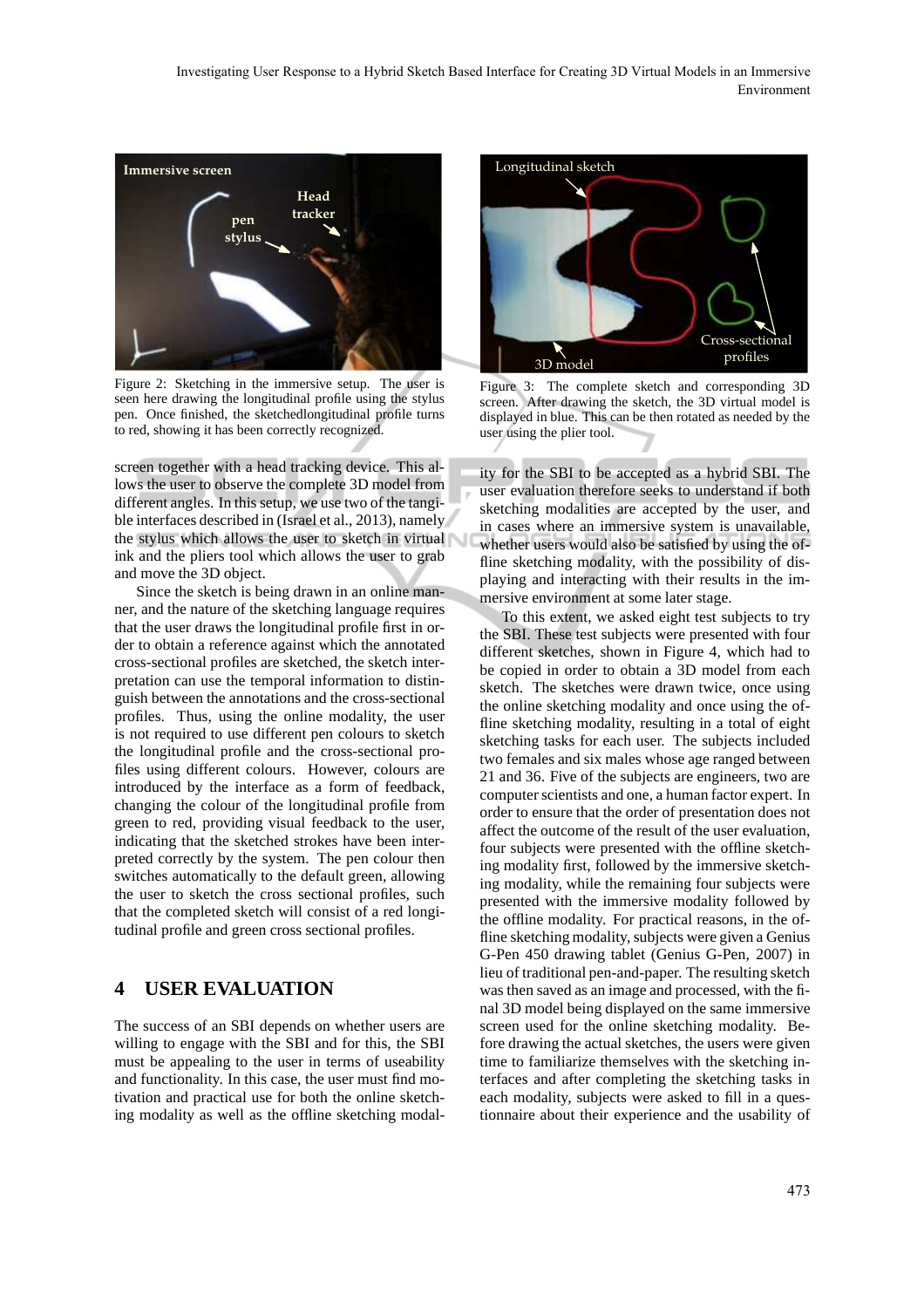

Figure 4: The annotated sketches presented to the users to copy. These sketches test the 3D model generation with different longitudinal profiles and different cross-sectional profiles. = 1 N 1 e anu

the system. The time during which the users were engaged in sketching was also recorded.

#### **4.1 The Questionnaire**

In order to determine how the users respond to the SBI, we made use of the AttrakDiff questionnare (Hassenzahl, 2008), which consists of a number of 7-point items with bipolar verbal anchors. This provides a semantic differential scale which is a rating scale that is able to indicate the attitude of the user towards the interactive system at use. It is set in a way that allows us to evaluate not only the pragmatic functional quality of the system, but also the hedonic aspects of the system, providing measures for the user stimulation, identification with the system and its attraction (Hassenzahl, 2008).

The pragmatic quality (*PQ*) refers to the usefulness and usability of the system and can be measured by asking the user to scale the system in terms of it being human-centric or computer-centric; simple or complicated; and confusing or clear amongst others. The hedonic quality of stimulation (*HQS*) relates to the personal need to develop oneself and gain new skills and knowledge. This is measured by asking the user to rank the system on a scale of original to typical; standard to creative. The identification quality (*HQI*) refers to the user's identification with the system, giving an indication of how well the system communicates important personal values to the user. The user identification can be measured by ranking

the system on a scale of professional to amateurish; cheap to valuable among others. The attraction quality (*ATT R*) of the system will give an indication of whether the users had an overall pleasing interaction with the system. This can be measured by asking the user to rank the system on a scale of likeable to unlikable; and ugly to beautiful (Hassenzahl, 2008).

The questions posed in the questionnaire therefore provide an insight on the overall user experience of the system and give an indication of whether a user would likely engage with the system again. In order to be considered useful and desirable to users, the proposed hybrid sketch-based interface must have an above average ranking in the pragmatic, hedonic and attractive qualities, for both the offline sketching modalities and the online sketching modalities, implying that users would find both modalities useful and practical.

# **5 RESULTS AND DISCUSSION**

Table 1 gives the mean and standard deviation of the user responses for the pragmatic, hedonic and attractive qualities of the system. Since the questionnaire made use of a 7-point scale, the results in Table 1, show that the user response to the two sketch modalities is above-average, indicating that the users responded well to both sketch modalities.

The average results shown in Table 1 show that the test subjects gave a higher ranking to the hedonic qualities of both sketching modalities, indicating that the subjects could identify with and engage well with both sketching modalities while being able to achieve the set goals with both sketching modalities. The lower pragmatic values can be due to the somewhat restricted set of objects that can be modelled with the system as well as the limited interaction that can be

Table 1: Average user responses *u* to the questionnaire results for the pragmatic qualities (PQ), hedonic qualities of identification (HQI) and stimulation (HQS) and the overall hedonic quality (HQ) and attractiveness (ATTR) of the two sketching modalities, giving also the standard deviation  $(\sigma)$ of the user responses.

|        | Online sketching modality  |              |              |              |              |  |
|--------|----------------------------|--------------|--------------|--------------|--------------|--|
|        | PО                         | <b>HOS</b>   | HOI          | HО           | ATTR         |  |
| μ<br>σ | 4.77<br>1.02               | 5.29<br>0.47 | 4.98<br>0.71 | 5.13<br>0.45 | 5.50<br>0.5  |  |
|        | Offline sketching modality |              |              |              |              |  |
| μ<br>σ | 4.18<br>1.44               | 4.39<br>1.52 | 4.41<br>1.14 | 4.40<br>1.03 | 4.68<br>1.57 |  |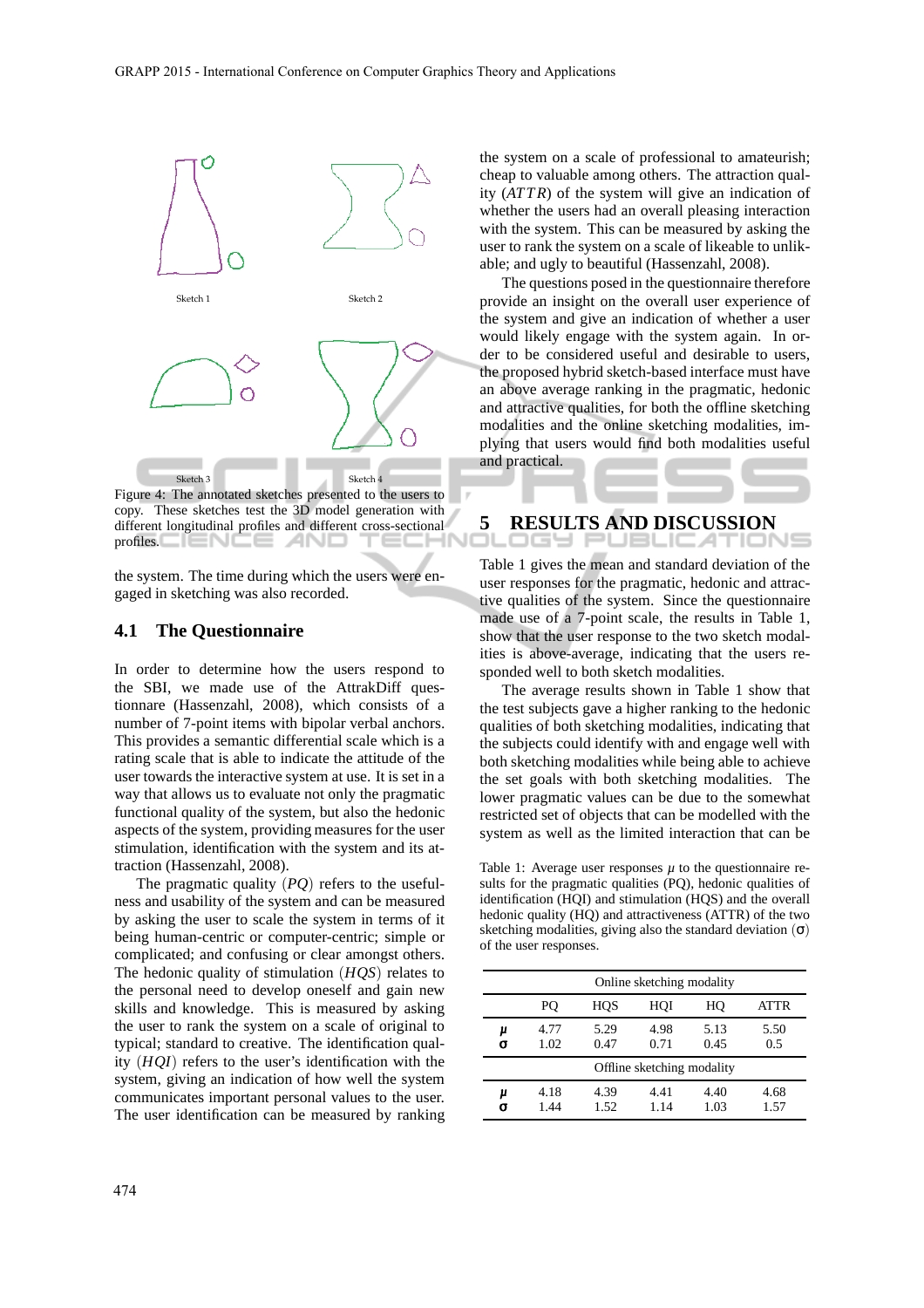performed within the immersive environment which were made available in this system. Increasing the interactions could expand the range of objects that can be modelled and hence increase the usability and usefulness of the system.

Table 1 shows that the test subjects gave different ranking to the dimensions posed by the questionnaire. Some differences in the user responses are to a certain extent expected and are due to the different nature of the sketching modalities. For example, when using the online sketching modality, the 3D model could be displayed instantaneously and the user could interact directly with the 3D model whereas in the offline sketching modality required that the generated 3D models were manually passed to the immersive setup via a USB drive, incurring a delay between the completion of the sketch and the display of the 3D model in the immersive environment. Moreover, the lab environment could have made the practical aspect of the offline sketching paradigm, namely that the design concepts can be created when away from the immersive setup while retaining the ability to display and later manipulate these models in the immersive environment, difficult to communicate to the test subjects. Thus, the online sketching modality can be perceived as more practical and less cumbersome than the offline sketching modality.

The different sketching modalities could also affect the hedonic qualities of the two systems. For example, drawing on a graphics tablet is similar to drawing on paper, such that the offline sketching modality may appear to be more identifiable than stimulating, while sketching in virtual ink, which has the added difficulty of there being no physical drawing medium may appear to be more challenging than stimulating.

Overall, the above average responses obtained for both sketching modalities, indicates that the users found the online and offline sketching modalities are somewhat interchangeable. The results show that there is a tendency for users to give a higher ranking to the immersive system. For this reason, a oneway ANOVA was performed on the user responses to each of the pragmatic, hedonic and attractive qualities of the two sketching modalities in order to determine whether the difference observed is significant. Table 2 gives the result of this test which shows that there is no statistical significance between the mean user responses to the two sketching modalities. Although the greatest difference is observed in the overall hedonic qualities, the ANOVA shows that there is no statistical difference between the mean user responses to questions on the stimulation and identification hedonic qualities of the two sketching modalities. Thus, although there are some differences between the user

Table 2: Results of the ANOVA at the 95% confidence level, of the user responses on the pragmatic, hedonic and attractive aspects of the two sketching modalities.

|             | F     | p-value |
|-------------|-------|---------|
| PO          | 0.894 | 0.360   |
| HQ          | 3.392 | 0.087   |
| <b>HOS</b>  | 2.533 | 0.134   |
| HOI         | 1.441 | 0.250   |
| <b>ATTR</b> | 1.983 | 0.181   |

responses in the questionnaire, the subjects in this evaluation do not show a significant preference to either sketching modality.

The recorded time taken by the users to complete the four drawing tasks in both sketching modalities are given in Figure  $5(a)$ . This shows that the users in general required more time to complete the sketches in the offline sketching modality, with all median times being larger for the offline sketching modality than for the online sketching modality. However, one may note that there is higher variability in the time spent during the offline sketching modality than the online sketching modality, particularly for sketches three and four. This is an indication that the time spent in the offline sketching modality is more user dependent than the online sketching modality. This can in fact be observed in the average time each user spent while sketching in online and offline modes as shown in Figure 5(b). Form this, one may note that while participants 4, 6, 7, and 8 have very little differences in the time spent sketching, participants 2, 3, and 5 spent considerable more time on the offline sketching modality. This is mainly due to the differences in the offline and online nature of sketching. When drawing on the graphics tablet, the user was at liberty to modify the sketch, removing any unwanted parts, modifying others or even redrawing parts of the sketch, as one would typically do when drawing using pen-and-paper. In the online environment however, we adopted the pen-computer interaction typically used in the absence of icons, that is, the ink is interpreted upon pen release, such that the system the digital ink once and as soon as this has been drawn without offering the option to adjust any part of the sketch. Thus any users wanting to make modifications while engaged in the online sketching were not able to through this system.

#### **6 CONCLUSION**

In conclusion, this user study showed that this system has both the pragmatic and hedonic qualities which could be further developed into a fully fledged, hy-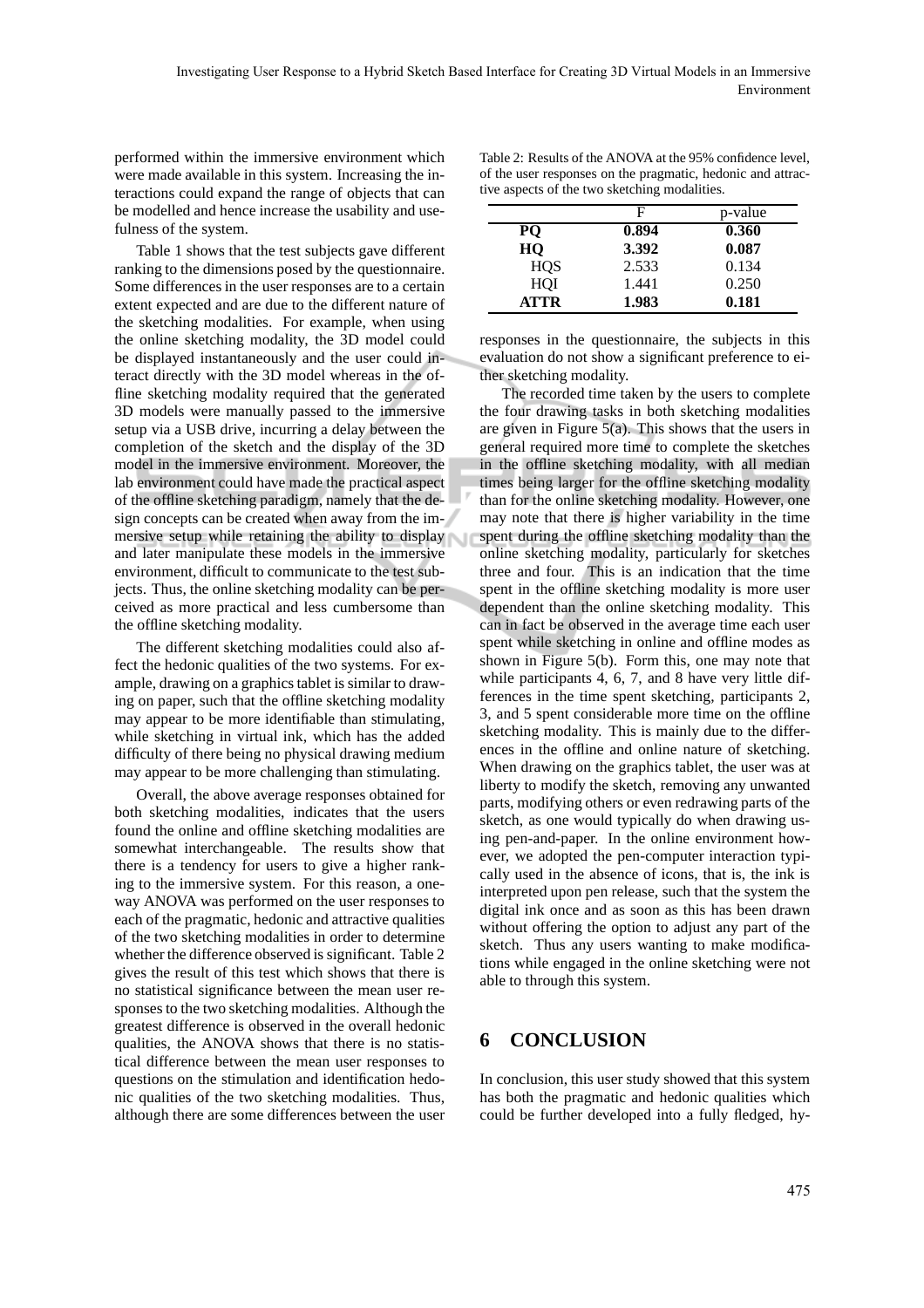

Figure 5: (a) Time spent by the users to complete each sketch. (b) The average time and corresponding standard deviation error that each individual user spent on all four sketching tasks in the online and offline modalities. Note that time measurements were available for all but the first user participating in the evaluation study and that even numbered participants started with the online sketching modality followed by the offline sketching modality while odd numbered participants approached the tasks in reverse order.

brid sketching interface. By providing the user with more scope for interaction with the sketched objects, the possible geometries that can be created using this hybrid interface can be extended beyond the scope of this user study, increasing the utility and applicability of the SBI. Furthermore, by automating the transfer of the paper-based sketches into the immersive environment, less effort is required by the user to obtain the 3D models when sketching in the offline modality, allowing the user to take advantage of an input modality with which the user can already identify with.

The results obtained from this user study are encouraging and show that it is possible to integrate offline and online sketching modalities, while retaining a system that has pragmatic and hedonic qualities. Moreover, this study shows that users can be given the flexibility to choose their preferred sketching modality without reducing the quality of the generated 3D models.

#### **ACKNOWLEDGEMENTS**

This research was done in collaboration with the Fraunhofer Institute for Production Systems and Design Technology Berlin. It was supported by VI-SIONAIR, a project funded by the European Commission under grant agreement 262044.

### **REFERENCES**

AutoDesk Inc (2014). Autocad. http://www.autodesk.com/

products/autocad/overview. Last Accessed: 08-09-  $2014.$ 

- Bartolo, A., Farrugia, P., Camilleri, K., and Borg, J. (2008). A profile-driven sketching interface for pen-and-paper sketches. In *VL/HCC Workshop: Sketch Tools for Diagramming*.
- Cook, M. and Agah, A. (2009). A survey of sketch-based 3-d modeling techniques. *Interacting with computers*, 21:201–211.
- Cruz, L. and Velho, L. (2010). A sketch on sketch-based interfaces and modeling. In *Graphics, Patterns and Images Tutorials (SIBGRAPI-T), 2010 23rd SIBGRAPI Conference on*, pages 22–33.
- Dassault Systems (2014). Catia. http://www.3ds.com/ products-services/catia/. Last Accessed: 09-12-2014.
- Eissen, K. and Steur, R. (2007). *Sketching. Drawing Techniques for Product Designers*. BIS Publishers.
- Fonseca, M. J., Pimentel, C., and Jorge, J. A. (2002). Cali: An online scribble recognizer for calligraphic interfaces. In *Sketch Understanding, Papers from the 2002 AAAI Spring Symposium*. Citeseer.
- Genius G-Pen (2007). Australia products review and rating website. http://www.reviewproduct.com.au/ genius-gpen-450-graphics-pad/. Last Accessed: 10-12-2014.
- Hassenzahl, M. (2008). The interplay of beauty, goodness, and usability in interactive products. *Hum.-Comput. Interact.*, 19(4):319–349.
- Igarashi, T., Matsuoka, S., Kawachiya, S., and Tanaka, H. (1997). Interactive beautification: a technique for rapid geometric design. In *UIST '97: Proceedings of the 10th annual ACM symposium on User interface software and technology*, pages 105–114, New York, NY, USA. ACM.
- Igarashi, T., Matsuoka, S., and Tanaka, H. (1999). Teddy: A sketching interface for 3d freeform design. In *Proceedings of the 26th Annual Conference on Computer Graphics and Interactive Techniques*, SIGGRAPH